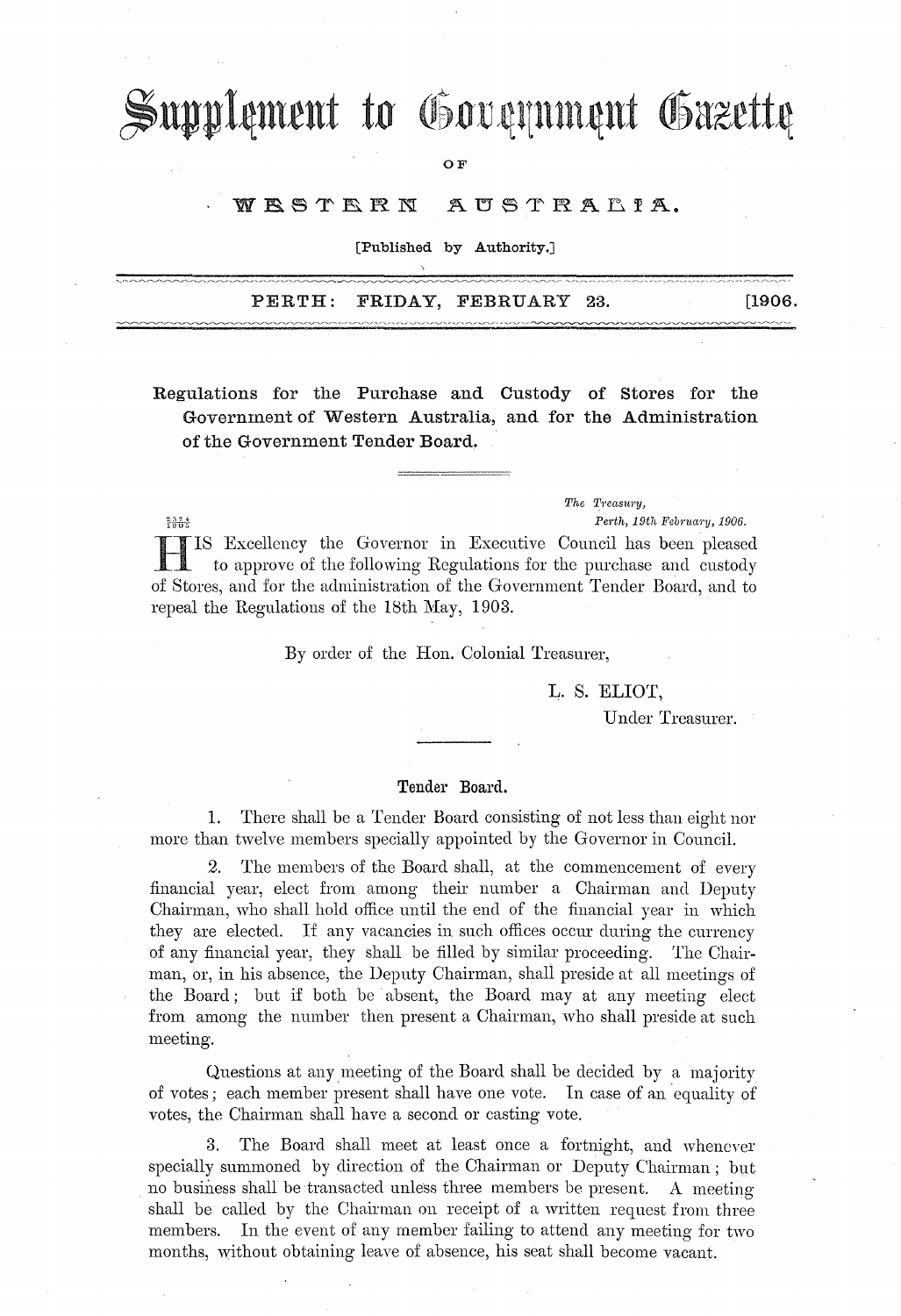4. There shall be a Secretary to the Board, who shall keep the recotds of the Board and perform such duties as the Board may from time to time direct. He shall be present at the opening of tenders, and shall receive all deposits and securities in connection with tenders and contracts, and shall deal with them as the Under Treasurer shall direct. An acknowledgment of all such deposits and securities shall be issued by the Treasury to the Board, and by the Board to the tenderer or contractor, if required.

5. The Secretary to the Board shall keep the following records, viz.:—

I. The minute-book,

2. THe advertisement-book,

3. Register of tenders,

4- Preliminary deposit and cash security book,

5. Register of fixed deposits,

6. Register of complaints against contractors,

and such other records as the Board may direct.

#### Estimates.

6. The permanent head of every department shall, when directed, forward to the Board estimates of the stores which will be required by his department during the period to be covered by the Contract, and a statement of actual consumption (Clause 12), and of the stock in hand at some recent date specified. (Form No. 1.)

7. In the case of new items, it shall be set forth whether it is desirable to include same in general annual contracts, or with a specification (Clause 22), and where supply should be delivered.

8. Samples must be sent, to the Board when supply is required as per sample, or when it appears desirable to change those already in use.

9. Special information or any specification required to meet the particular demands of any department shall be furnished as required.

10. The Board shall prepare classified schedules of all supplies likely to be required.

11. The schedule shall be prepared with a view of admitting fair competition among manufacturers, merchants, and others in a position to supply.

12. All dates and petiods to be observed in connection with the estimated requirements and duration of Contracts shall be fixed by the 'Board.

#### . Tenders.

13. The Board shall decide as to the manner in which the said supplies should be procured-whether by annual contract or otherwiseand shall take action by advertising for tenders or by other means.

#### Calling for Tenders outside Western Australia.

14. The Board may, if it appear to the advantage of the Service, call for tenders for certain stores in countries other than Western Australia, and may appoint the places where such tenders may be received, and the persons who shall open them, and the manner of communicating the contents to the Board: Provided that tenders upon the same specification, etc., shall be called in Western Australia, and that the opening of such tenders in Western Australia, and in all other places appointed, shall be synchronous.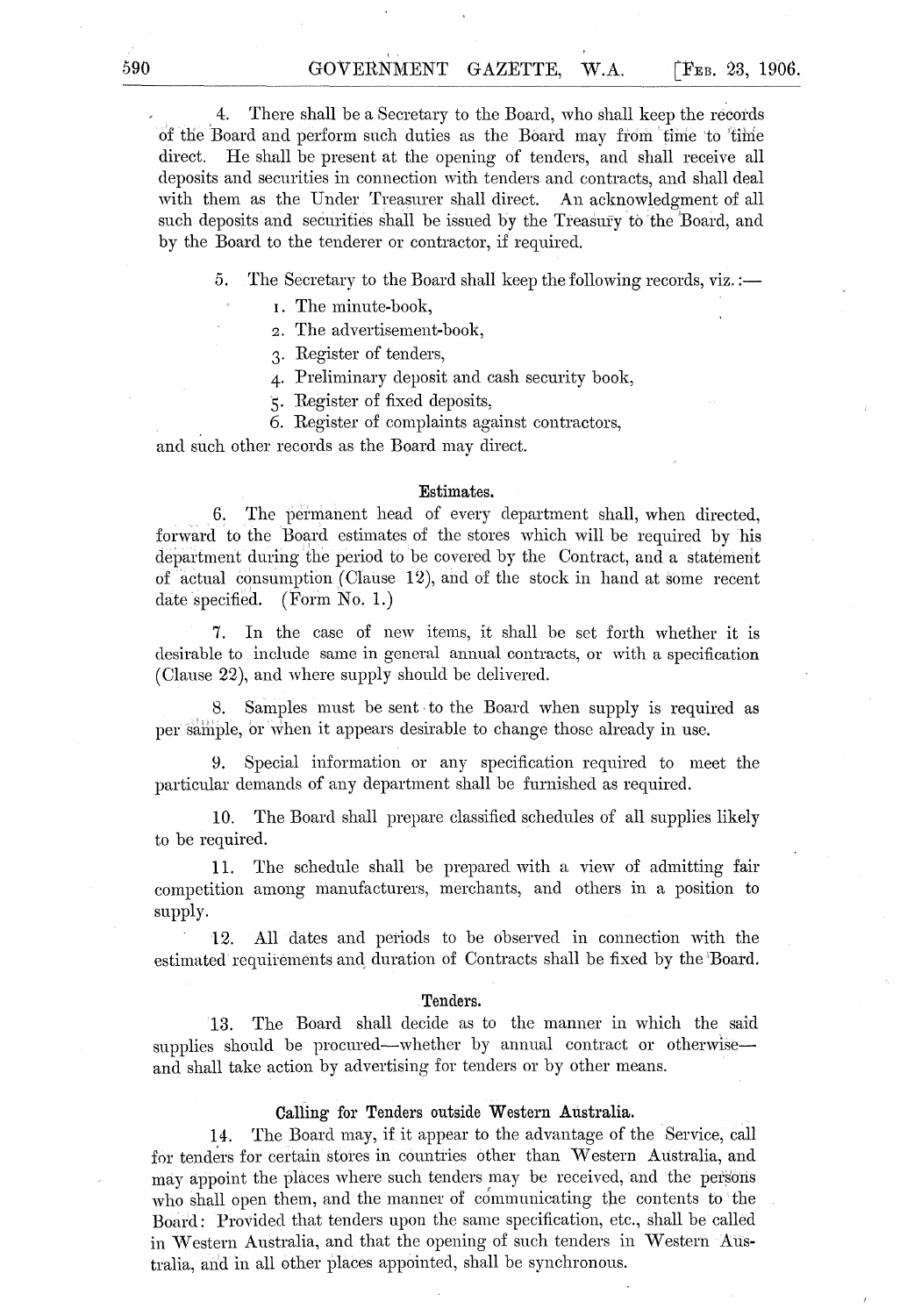15. Advertisements calling for supplies shall contain general particulars of the supply, the period of the proposed contract, the amount of security, and the date and hour of closing tenders. Copies of the specification, form of tender, schedule and conditions of contract, samples (if any), etc., shall be exhibited at the office of the Board, and at such places as the Board shall decide.

16. No tender shall be entertained which--

(a.) Is received after the advertised time of closing tenders;

- $(b.)$  Is not securely enclosed in an envelope showing clearly the supply for which it is a tender;
- *(c.)* Has not enclosed therewith the specified secmity,

unless there are special circumstances which, in the opinion of the Board, justify a departure from the rule, and a statement of such circumstances shall be indorsed upon the tender by the Secretary.

17. In considering tenders, each item in every schedule may be considered the subject of a separate tender.

18. All tenders for supplies under these Regulations shall be opened and examined by the Board, numbered consecutively, initialed by the Chairman of the meeting, and scheduled. All tenders under  $\pounds1,000$  shall be dealt with by the Board, and those exceeding this amount shall be forwarded, through the Treasurer, to the Government, with a recommendation and snch explanation as may be necessary. Should the rates named in the tenders be excessive, or should no tender be received, the Board shall decide as to the best course to be taken to obtain the supplies.

19. The Board may disqualify from tendering, for any period it may consider necessary or desirable, any person, firm, or company found to have been guilty of any default in carrying ont a previous contract, or who may be for any other reason considered ineligible.

20. The Board shall publish acceptance of tenders and cancellation of contracts in the Government Gazette.

21. The Board shall have custody of contract documents and samples for stores contracts.

22. General conditions of contract shall be adopted by the Board, with the approval of a law officer of the Crown. Special conditions affecting particular supplies may be adopted by the Board, and printed with the schedules.

23. The general conditions of contracts governing the supply of stores shall include the following, or to the like effect:-

- (a.) That the goods shall be delivered as may be directed by the officer ordering the supply.
- $(b.)$  That a delivery note containing a reference to the number and date of the order concerned be handed to the Officer authorised to accept delivery, hereinafter called the Receiving Officer.
- *(c.)* That such delivery note shall contain a correct statement of the stores delivered.
- $(d.)$  That the Receiving Officer shall sign a receipt produced by the contractor for the stores accepted.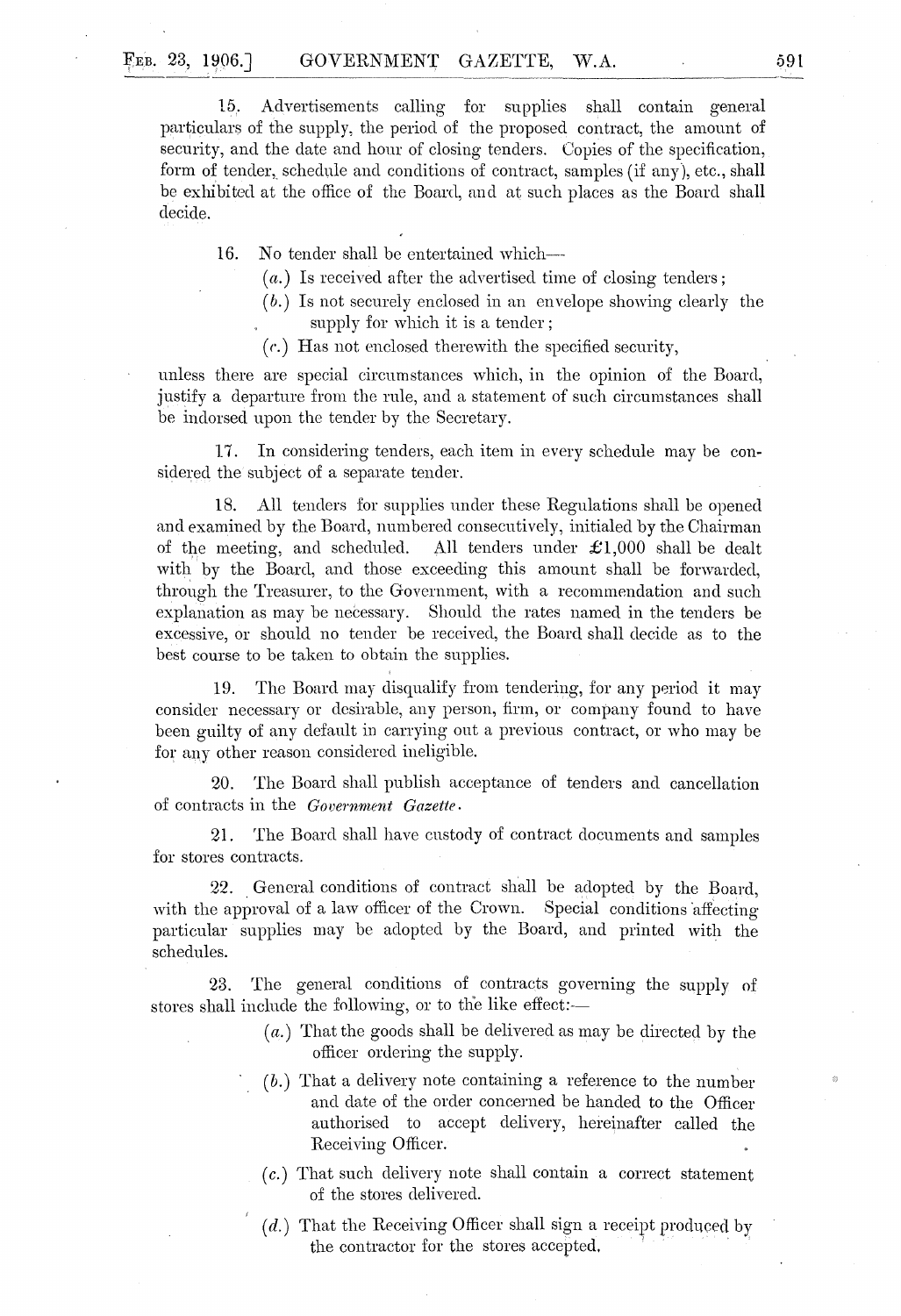- (*e.*) That the delivery note, with corrections, if any, as to rejected supplies, shall be recorded by the Receiving Officer on behalf of the department concerned.
- $(f.)$  That the contractor when making claim for payment, if so desired by the head of the department concerned, shall produce the order for the supply and the receipt for delivery of the stores in question.
- (g.) That the acceptance of the supplies shall be subject to the approval of the Receiving Officer.
- $(h.)$  That if, after the delivery of the supplies has been taken, any deficiency or defect is discovered therein, such stores may be rejected.
- $(i.)$  That in case of the rejection of any supplies, the contractor shall immediately remove them, and shall substitute others of approved quality at his own cost.
- (J.) If any difference or controversy arise between the Receiving Officer and the contractor, the matter shall be referred to the permanent head of the department concerned, whose decision shall be binding upon the Receiving Officer. The contractor shall, if aggrieved, be allowed an appeal to the Board, whose decision shall be final and binding, unless the Treasurer be satisfied that the importance of the difference or controversy warrants the granting of a Board of Arbitration, in which event the. contractor shall deposit at the Treasury such security for costs as shall be fixed by the Treasurer.

# $(k.)$  A Board of Arbitration shall consist of-

 $(1.)$  A member appointed by the Treasurer,

(2.) A member appointed by the Contractor,

who shall immediately nominate, in writing, a referee. The decision of the two members, or, in case of a difference, of the referee, shall be final and binding. The cost of the arbitration shall be allocated in the discretion of the Board of Arbitration.

24. All contracts shall be made by the Board for such supplies and stores as may be required in Western Australia for the service of the Crown.

25. General contracts shall be binding upon all Departments of the Western Australian Government. The Imperial and Commonwealth Governments can only avail themselves of the contracts provided they comply with Clause 6 of these Regulations, in which case the contracts will be binding upon them, subject to the terms and conditions thereof.

26. Special contracts made by the Board shall bind the Departments for whose services they were taken, and they shall, where not prejudicial to the departments specially concerned, be available to other departments under reasonable conditions to be decided by the Board.

27. Subject to the provisions relative to the purchase of stores not under contract, where a requirement arises in a department for stores omitted from the contracts available to such departmeut, and from the price lists of manufacturing departments of the Government, a requisition, in duplicate (Form No.2), shall be sent to the Board, with all the necessary particulars, and the course prescribed for general store requirements shall, as far as possible, be followed,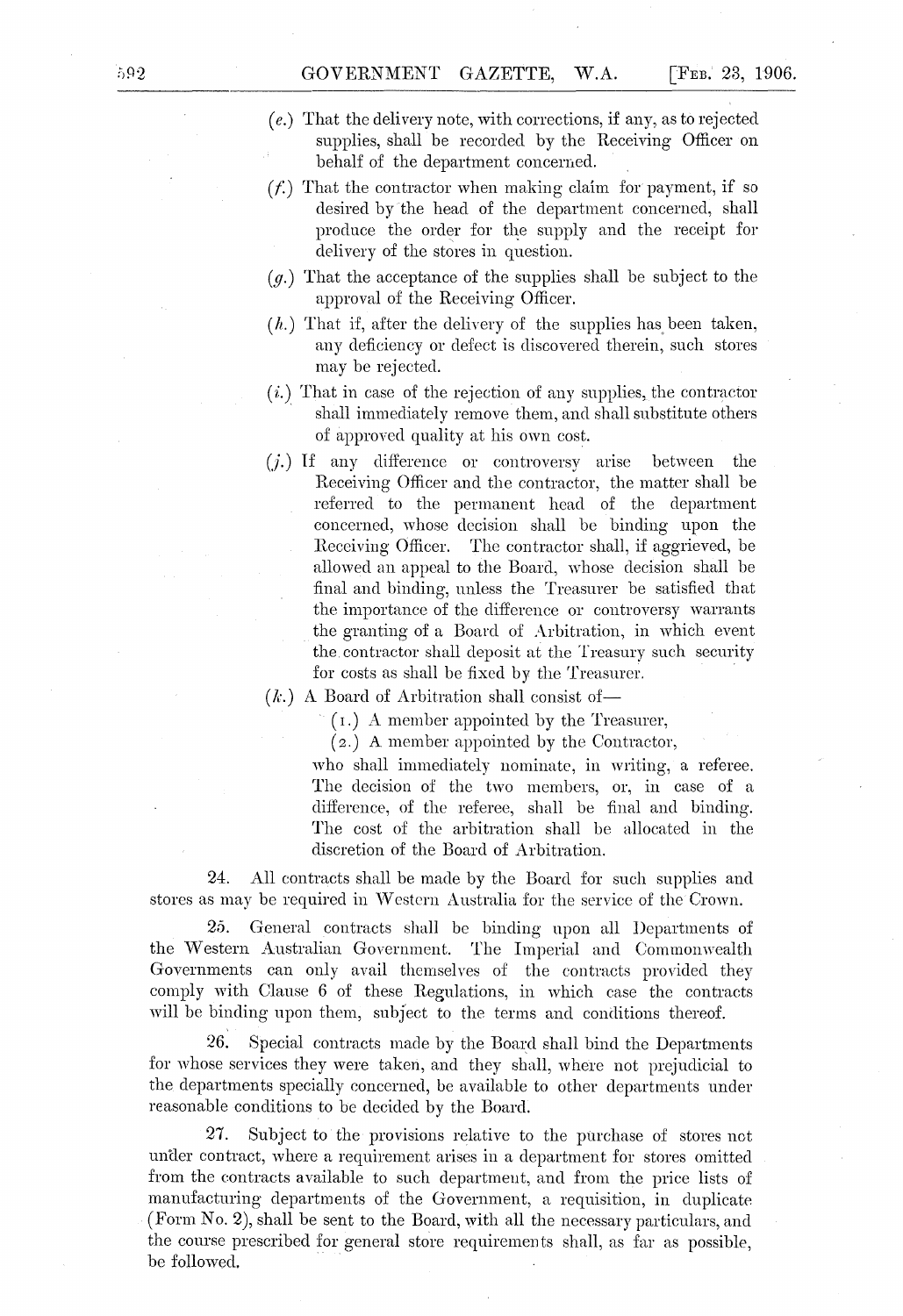#### Receipt of Stores.

28. Officers in Charge of Stores shall keep a detailed record of all stores received by them.

29. Receiving Officers and Officers in Charge of Stores are enjoined to make themselves conversant with the Conditions of Contract, and to exercise every care that stores accepted by them are correct as to quality and quantity.

#### Transport.

30. The transmission of stores or parcels beyond the limit within which the contractor is liable to deliver shall be undertaken by an officer of the department concerned, unless the Board otherwise direct.

31. All transport for bulky stores, other than transport by railway, shall be performed under a written contract. When the weight of the goods is such as to render it advisable, tenders for transport shall be called for by public advertisement, and the tenders received shall be submitted to the Board for consideration. In all other cases the department concerned or the Board, as the case may be, shall make contracts or agreements with individual carriers at the most advantageous rates.

32. If at any time the weight or quantity of the supplies received be deficient, or exceed that stated in the advice, the Receiving Officer shall point out the discrepancy to the carrier, and ascertain whether such discrepancy has arisen from carelessness, dishonesty, or other causes while the goods were in transit. Should the supplies be damaged, he shall also endeavour to ascertain in what manner the damage occurred. In no case shall the weight or quantity stated in the advice be altered; but the officer shall sign and return the advice, indorsing thereon the quantities deficient or in excess and the condition in which the goods are received. The quantities stated in the advice shall, in all cases, be entered in the books of the Receiving Officer. The quantities deficient or in excess shall be entered separately.

38. Officers giving receipts for supplies will be held responsible for any discrepancy or loss which they might have been reasonably expected to discover.

34. Any officer of the Public Service and any officer of the Police Force mav be required to take temporary charge of stores in transit and to forward them to their destination. While such stores are in his custody he must exercise care to protect them from exposure to the weather, from depredations, and from damage or loss of any kind.

#### Custody of Stores.

35. Every officer in charge of stores shall keep a clear and exact account of all stores which may be placed under his charge, and he shall be held responsible for the custody and preservation of such stores. He shall obtain and file receipts for all stores and material issned by him, except provisions and articles served out for immediate use in Government **Institutions** 

36. No article shall be lent outside the Service without the written authority of the Minister. No article shall be sold to or exchanged with any person without the written authority of the Minister and the approval of the Board.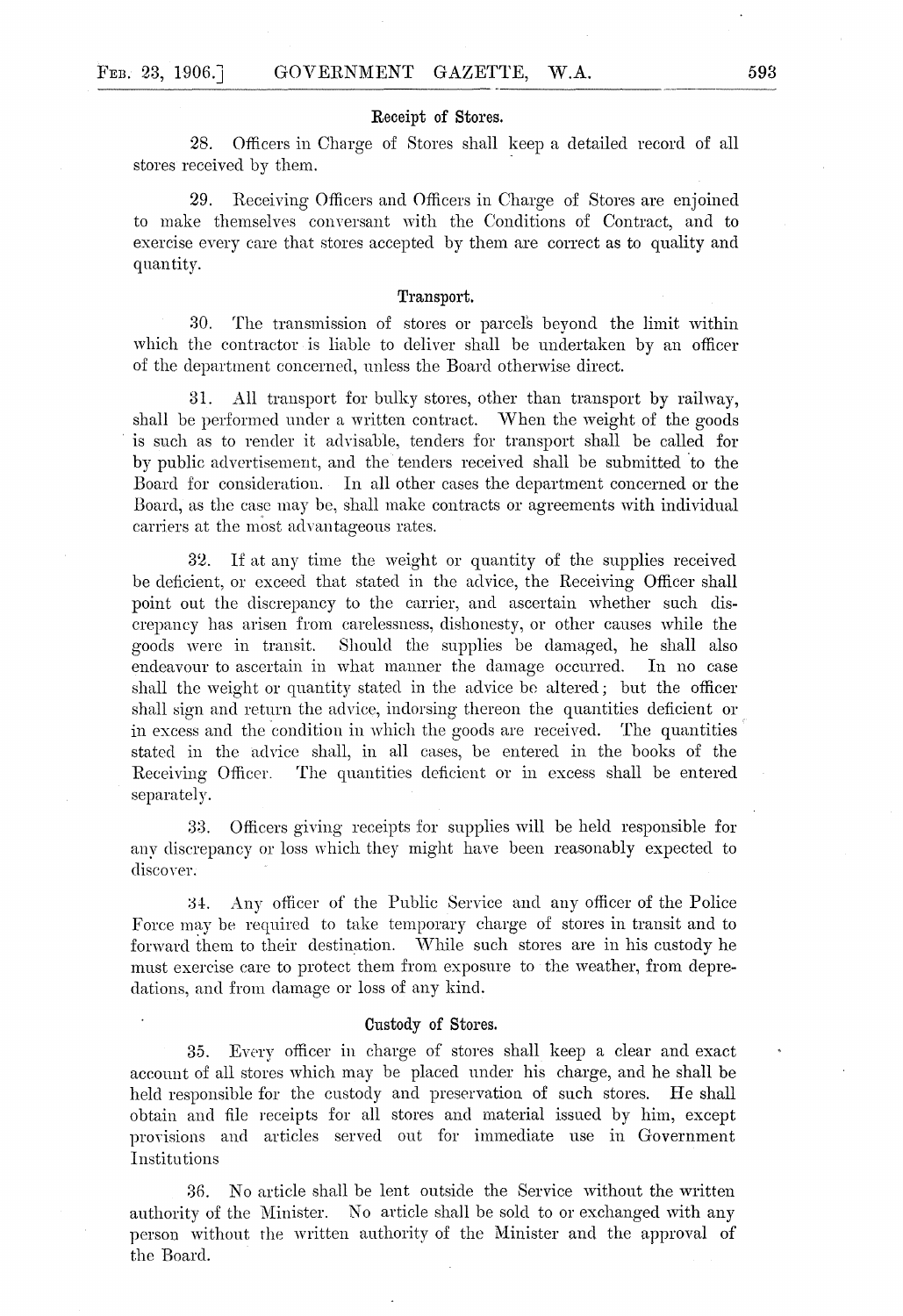37. Every officer in charge of stores shall inspect his stores from time to time and take stock thereof at least once in every year, or whenever called upon to do so by the Auditor General. If any deficiency be discovered, the matter shall be reported to the Minister for action.

3S. Prior to the removal of an officer in charge of stores from any station, he shall balance his accounts, and shall hand over the stock and the samples to his successor. The officer taking charge shall ascertain that the stock on hand agrees with the accounts.

39. Every officer shall be held responsible for the proper application of all stores intrusted to him for use or consumption, and for the proper care and preservation of all articles in use, and, when considered necessary by the permanent head of his department, shall keep a book containing a statement or inventory of all articles and also of all live stock in his charge. At least once a year every officer in charge or sub-charge shall forward to the permanent head of his department a return of the stores in use under his supervision, and shall report as to their state and as to any loss of such stores or any damage thereto which, in his opinion, may have been due to want of care. Officers shall also comply with any departmental instruction for the time being in force for the checking of stores in their custody:

40. Every officer in charge of stores shall keep such books and records as the permanent head of his department shall require.

#### Purchase of Stores not under Contract.

41. ( *a.)* As far as possible all purchases of stores shall be of the kind specified in Tender Board contracts, or in the price lists of manufacturing departments of the Government.

(b.) Purchases of stores not under contract, to the value of not more than  $£25$  for any one line, may be made by heads of departments, upon whom it shall be incumbent to obtain written quotations, when the approximate cost of any article exceeds  $\mathcal{L}1$ , from all leading firms doing business in the class of goods to be purchased, Monthly returns of all such purchases to be made to the Board (Form No. 4), to whom the quotations obtained must be produced for its inspection and information whenever required. When passing accounts for payment under this paragraph, Departments must quote thereon, as their authority for the expenditure, T. B. 41 B.

( *c.)* Purchases of stores not under con tract, to the amount of not more than  $\pounds1,000$ , may be made in the same manner by heads of departments on the authority of the Board. The application (Form No.3) must be forwarded in duplicate, the quotations obtained being attached to one copy. When passing accounts for payment under this paragraph, Departments must quote thereon, as their authority for the expenditure; the Tender Board number, which will be given on the approved application. Monthly returns of all such purchases shall be made to the Treasurer for publication in the *Government Gazette.* (Form No. 5,)

(d.) Purchases of stores not under contract, amounting to more than  $\pounds$ 1,000, may be recommended to the Governor in Council through the Treasurer. The application (Form No.3) must be forwarded in duplicate, the quotations obtained being' attached to one copy. 'Vhen passing accounts for payment under this paragraph, Departments must quote thereon, as their authority for the expenditure, the Tender Board number, which will be given on the approved application. Monthly returns of all such purchases, so approved, shall be made to the Treasurer for publication in the *Government Gazette.* (Form No.6.)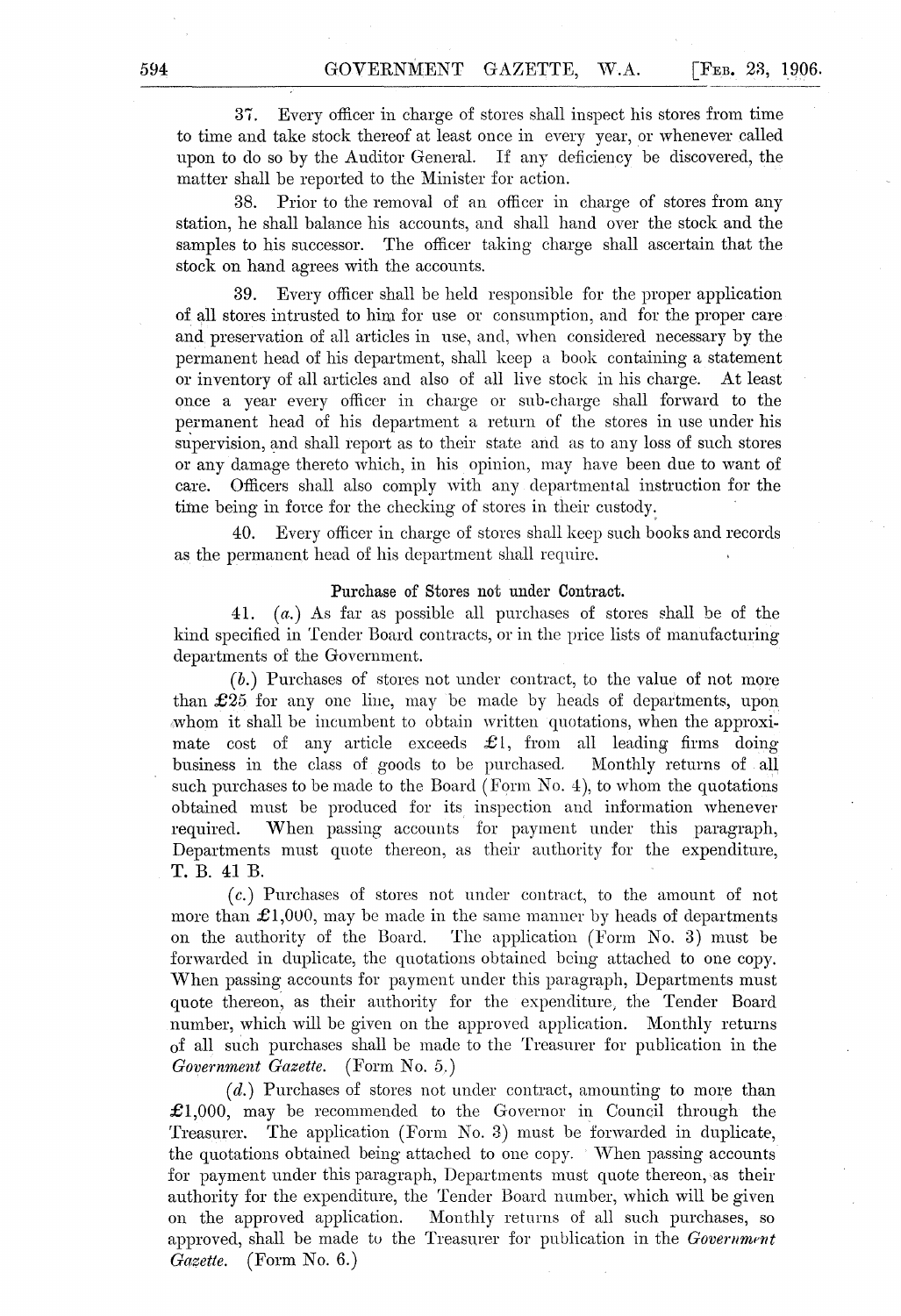*(e.)* On the recommendation of the Board to the Governor in Council any special line may be exempted from this Regulation.

#### Committees.

42.' The Board may appoint Committees consisting of members of the Public Service-

 $(a.)$  To draw up draft schedules of stores;

- (b.) To report as to adoption of standard dimensions and qualities of stores;
- ( *c.)* To suggest the substance of conditions of contract;
- $(d.)$  To advise generally, or in detail, upon any question within the jurisdiction of the Board.

Such Committees shall report to the Board.

### Unserviceable Stores.

43. At every stock-taking the officer in charge of stores shall make a return to the permanent head of his department; showing what stores (if any) he considers to be unserviceable. Such return shall be forwarded to the Board, which shall arrange for the disposal of such goods by auction or public tender when considered advisable.

## Miscellaneous.

44. If the permanent head of any department shall consider it advisable, under exceptional circumstances, to obtain supplies from a contractor of a quality inferior to that provided for in the contract, he shall report the circumstances to the Board; and the Board, if it thinks fit, may approve the acceptance of the supplies at such reduced prices as may be deemed sufficient, and as may be agreed upon with the contractor. The Board shall notify the permanent head and the contractor accordingly, and the supplies may thereupon be obtained at the approved prices.

45. In these Regulations-

" Minister" shall, in the case of Railways, include the Commissioner of Railways; and

"Permanent Head" shall mean-

Under Treasurer,

Under Secretary for Lands,

Under Secretary for Works,

Under Secretary for Mines,

Under Secretary for Law,

Under Secretary, Colonial Secretary's Office,

Under Secretary for Labour,

Under Secretary for Agriculture,

The Inspector General of Schools,

Commissioner of Railways,

and such other Officer as may be appointed to control any· Ministerial Department created.

" Board" shall mean Tender Board,

"Service of the Crown" shall include all departments and branches of the Public Service, the Aborigines Department, and the following Boards:-

Goldfields \Vater Supply Administration,

Metropolitan Waterworks Board,

Fremantle Harbour Trust,

Parks Board,

and such other Boards as may be added to the list from time to time.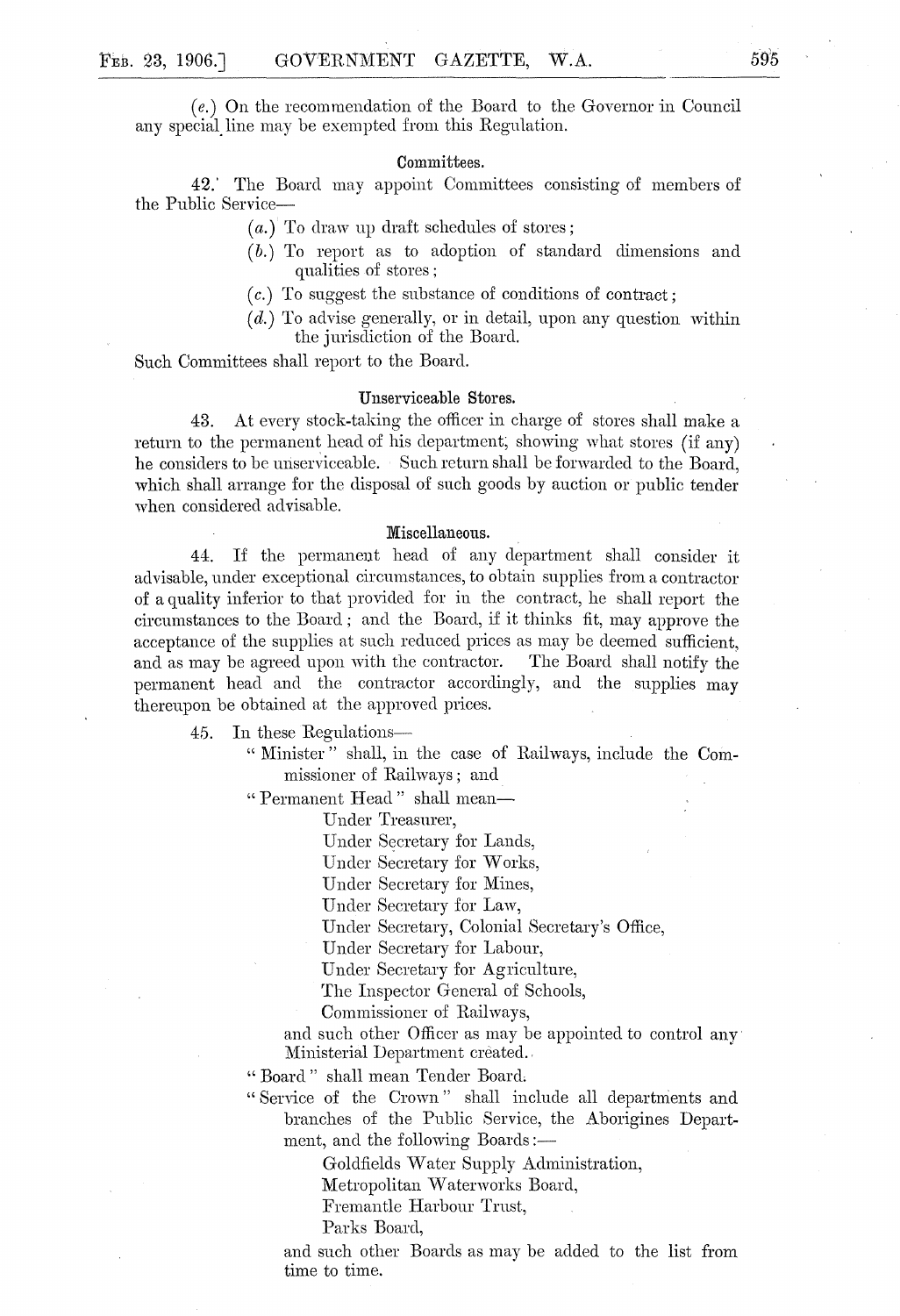# 596 **GOVERNMENT GAZETTE, W.A.** [FEB. 23, 1906.

| (F <sub>ORM</sub> No. 1.) |
|---------------------------|
| WESTERN AUSTRALIA.        |

ESTIMATE OF STORES WHICH WILL BE PURCHASED BY THE ................... : ........ ,. '" ." DEPARTlIIENT DURING .... " '" .... , ................... '"

| Description of Article.        | Consumption during<br>year ended | Stock on hand. | Estimate.               | Remarks. |
|--------------------------------|----------------------------------|----------------|-------------------------|----------|
|                                |                                  |                |                         |          |
|                                |                                  |                |                         |          |
|                                |                                  |                |                         |          |
|                                |                                  |                |                         |          |
| To the Secretary Tender Board. |                                  |                | Head of the Department. |          |

Date..........................

No.

 $($ FORM No. 2. $)$ 

REQUISITION FOR ARTICLES NOT INCLUDED IN THE GENERAL CONTRACTS REQUIRED FOR THE ..................................... DEPARTlIIENT.

| Quantity<br>required. | Articles (give full description, etc.). | If to Sample or<br>Specification,<br>state so. | State when<br>delivery is<br>required. | State where<br>delivery is to<br>be made. | Probable Cost. |    |    |
|-----------------------|-----------------------------------------|------------------------------------------------|----------------------------------------|-------------------------------------------|----------------|----|----|
|                       |                                         |                                                |                                        |                                           | £              | s. | d. |
|                       |                                         |                                                |                                        |                                           |                |    |    |

To the Secretary Tender Board. Head of Department.

Date.........................

N.B.-This Form must be submitted in duplicate.

Departmental No.

(FORM No.3.)

Tender Board No.

WESTERN AUSTRALIA.

... ••• . .. . , ............................... DE PARTlIIE NT .

STORES REQUIRED TO BE PURCHASED NOT UNDER CONTRACT.

A uthority of the ................ , ................. , ...... .is desired to make the' undermentioned purchases without advertising for tenders.

| Average<br>consumption. | Stock<br>in hand. | Description of<br>Article. | Quantity<br>required. | Cost. | For whom to be<br>obtained. |
|-------------------------|-------------------|----------------------------|-----------------------|-------|-----------------------------|
|                         |                   |                            |                       |       |                             |
|                         |                   |                            |                       |       |                             |
| <b>STATE</b>            |                   |                            |                       |       |                             |

To the Secretary Tender Board. Head of Department.

Date ..............................

N.B.-This Form must be submitted in duplicate.